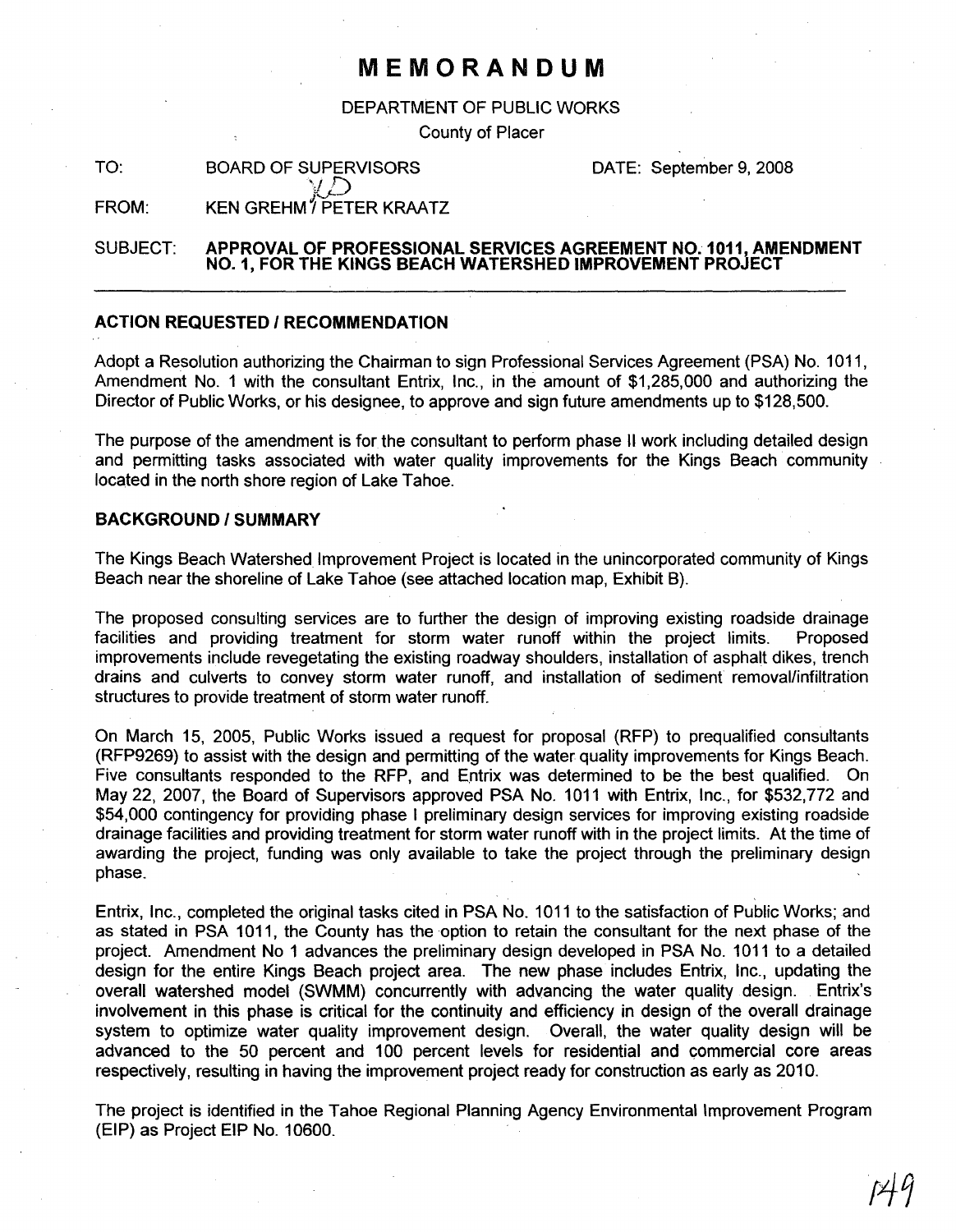Page 2 Approval of Professional Services Agreement No. 1011, Amendment No.1, for the Kings Beach Watershed Improvement Project September 9, 2008

#### **ENVIRONMENTAL**

The professional services agreement is exempt from CEQA, pursuant to CEQA Guidelines, Section 15306, Information Collection, Class 6 provisions pertaining to data collection, research, and resource evaluation. For the project itself, the County has prepared a Mitigated Negative Declaration (MND) pursuant to the requirements for CEQA and the Placer County Environmental Review Ordinance. The MND is currently in the 45 day public review period and is anticipated to be considered by the Board of Supervisors in September or October 2008.

#### **FISCAL IMPACT**

The total project cost is estimated to be \$33,000,000 with construction costs estimated at \$29,000,000. With this amendment, the total cost of this PSA with Entrix, Inc., is \$1,871,772. The project is fully funded through erosion control grants from the United States Forest Service and allocations through the Statewide Transportation Improvement Program (STIP). Funding for this amendment is included in the 2008-2009 Fiscal Year Budget.

Attachments: Resolution Location Map

A copy of PSA No. 1011, Amendment No. 1 is on file for review with the Clerk of the Board of Supervisors.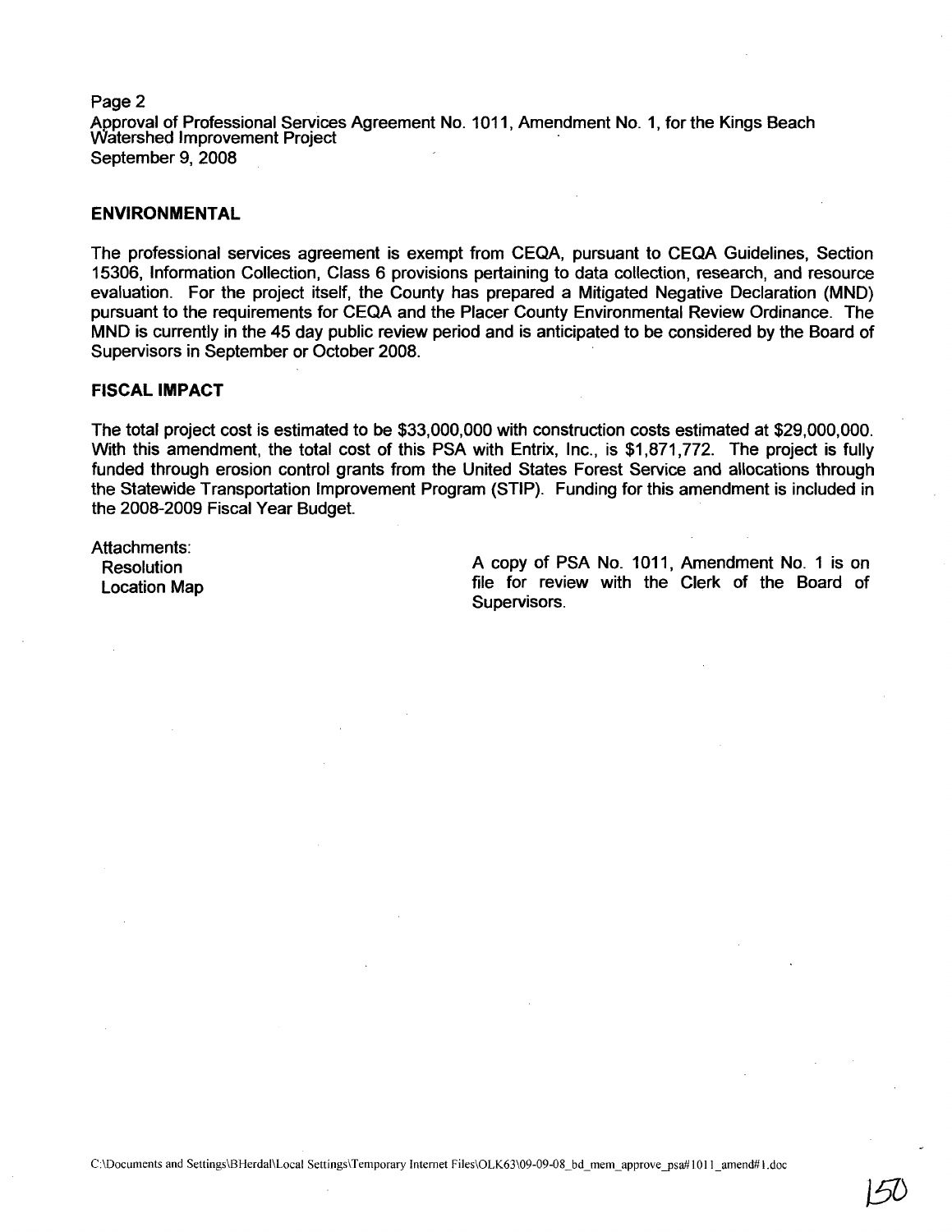# **Before the Board of Supervisors County of Placer, State of California**

In the matter of: A RESOLUTION APPROVING AND AUTHORIZING THE CHAIRMAN TO SIGN PROFESSIONAL SERVICES AGREEMENT NO. 1011, AMENDMENT NO.1 WITH ENTRIX, INC., FOR THE KINGS BEACH WATERSHED IMPROVEMENT PROJECT

Resol. No: .

Ord. No: .

First Reading: .

The following RESOLUTION was duly passed by the Board of Supervisors

of the County of Placer at a regular meeting held September 9, 2008,

by the following vote on roll call:

Ayes:

Noes:

Absent:

Signed and approved by me after its passage.

Chairman, Board Of Supervisors

Attest: Clerk of said Board

BE IT HEREBY RESOLVED by the Board of Supervisors of the County of Placer, State of California, that this Board approves and authorizes the Chairman to sign Professional Services Agreement No. 1011, Amendment No. 1 with Entrix, Inc., for the continued design of the Kings Beach Watershed Improvement Project in the amount of \$1,285,000 . and authorizes the Director of the Department of Public Works, or his designee, to sign future amendments up to \$128,500.